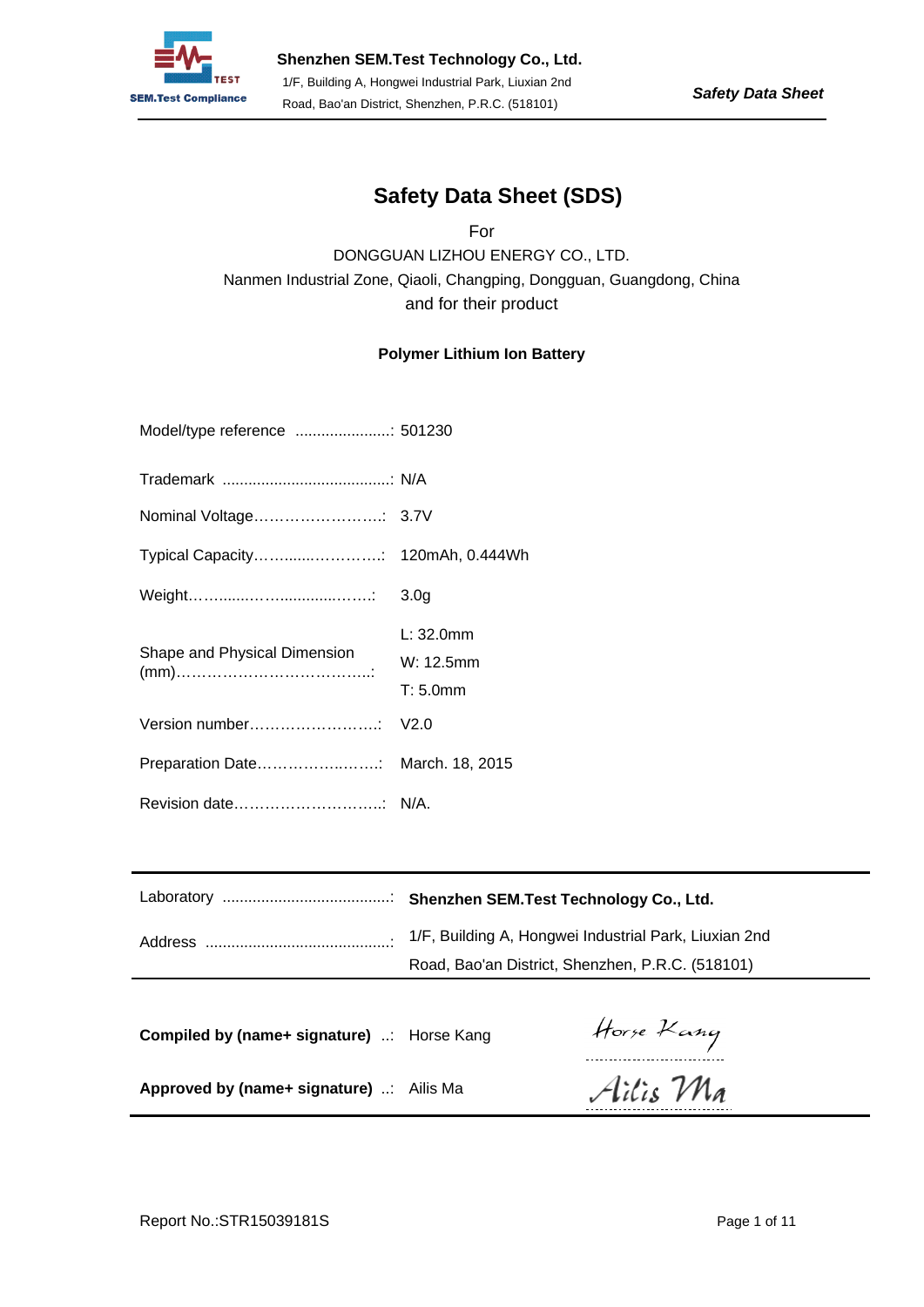

### **Section 1- Chemical Product and Company Identification**

#### **1. Chemical Product Identification**

 Product name: Polymer Lithium Ion Battery Model: 501230

#### **2. Company Identification**

Manufacturer /Supplier Name: DONGGUAN LIZHOU ENERGY CO., LTD.

Address: Nanmen Industrial Zone, Qiaoli, Changping, Dongguan, Guangdong, China Recommended use and restrictions on use:

a) Do not dismantle, open or shred secondary cells or batteries.

b) Do not expose cells or batteries to heat or fire. Avoid storage in direct sunlight.

c) Do not short-circuit a cell or a battery. Do not store cells or batteries haphazardly in a box or

drawer where they may short-circuit each other or be short-circuited by other metal objects.

d) Do not remove a cell or battery from its original packaging until required for use.

e) Do not subject cells or batteries to mechanical shock.

f) In the event of a cell leaking, do not allow the liquid to come in contact with the skin or eyes. If contact has been made, wash the affected area with copious amounts of water and seek medical advice.

g) Do not use any charger other than that specifically provided for use with the equipment.

h) Observe the plus (+) and minus (–) marks on the cell, battery and equipment and ensure correct use.

i) Do not use any cell or battery which is not designed for use with the equipment.

j) Do not mix cells of different manufacture, capacity, size or type within a device.

k) Battery usage by children should be supervised.

l) Seek medical advice immediately if a cell or a battery has been swallowed.

m) Always purchase the battery recommended by the device manufacturer for the equipment.

n) Keep cells and batteries clean and dry.

o) Wipe the cell or battery terminals with a clean dry cloth if they become dirty.

p) Secondary cells and batteries need to be charged before use. Always use the correct charger and

refer to the manufacturer's instructions or equipment manual for proper charging instructions.

q) Do not leave a battery on prolonged charge when not in use.

r) After extended periods of storage, it may be necessary to charge and discharge the cells or batteries several times to obtain maximum performance.

s) Retain the original product literature for future reference.

t) Use only the cell or battery in the application for which it was intended.

u) When possible, remove the battery from the equipment when not in use.

v) Dispose of properly.

Telephone number of the supplier:+86-0769-82328615

Emergency Telephone No.(24h): +86-0769-82328615

Fax: +86-0769-81087615

e-mail address: manfhq@126.com

This MSDS was prepared by Shenzhen SEM.Test Technology Co., Ltd.

Item Number: STR15039181S

Referenced documents: ISO 11014:2009 Safety data sheet for chemical products;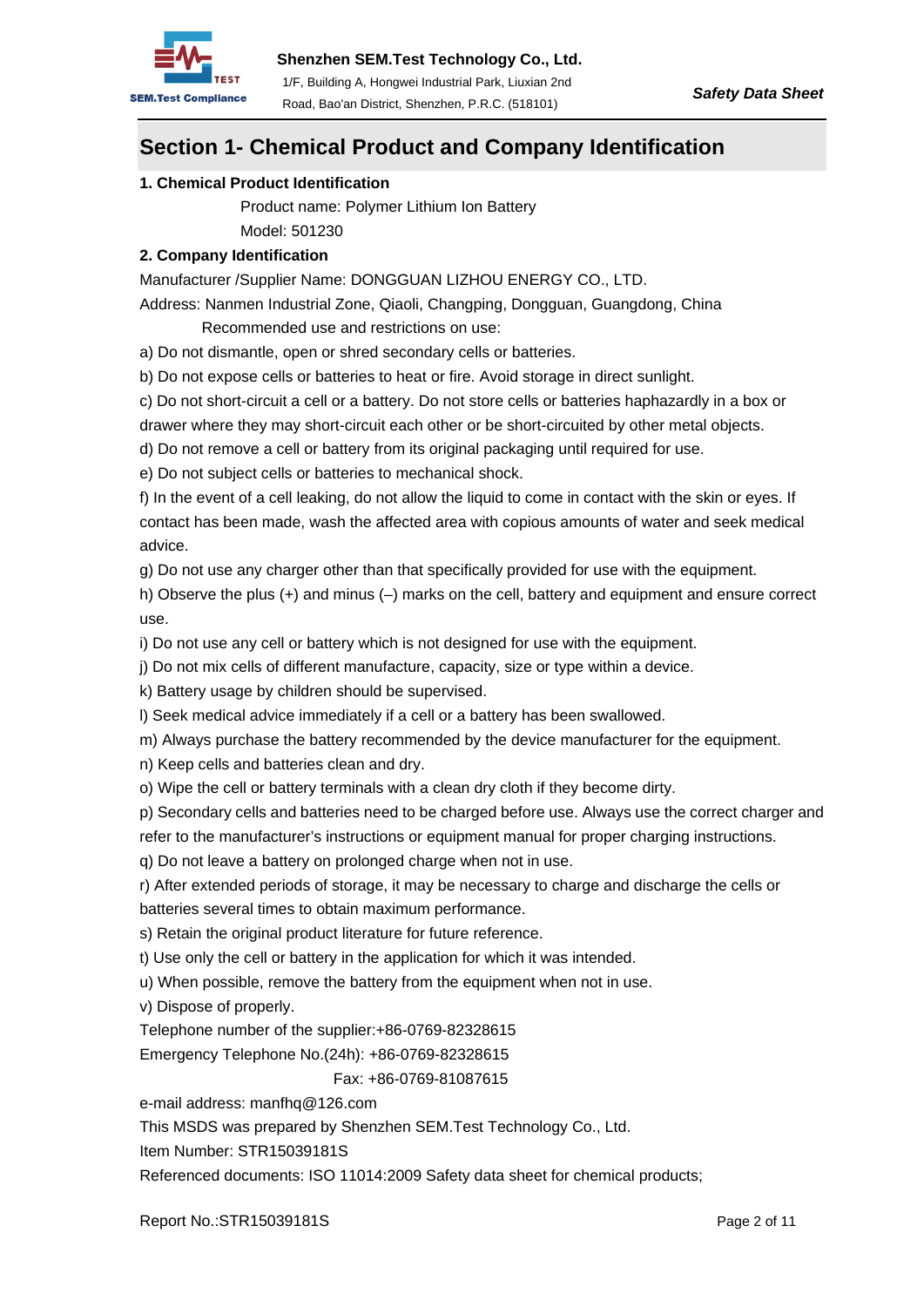

# **Section 2 – Hazard(s) Identification**

| Preparation                                        | When the battery is In extreme pressure deformation, high-temperature                                                                                                       |  |
|----------------------------------------------------|-----------------------------------------------------------------------------------------------------------------------------------------------------------------------------|--|
| hazards and<br>classification                      | environment, overload, short-circuit condition, or disassemble the battery, an                                                                                              |  |
|                                                    | explosion of fire and chemical burn hazards may occur.                                                                                                                      |  |
| Apperance,<br>Color, and<br>Odor                   | Solid object with no odor, no color.                                                                                                                                        |  |
| Primary                                            | These chemicals are contained in a sealed stainless steel enclosure. Risk of                                                                                                |  |
| Route(s) of<br>Exposure                            | exposure occurs only if the cell is mechanically, thermally or electrically abused to                                                                                       |  |
|                                                    | the point of compromising the enclosure. If this occurs, exposure to the electrolyte                                                                                        |  |
|                                                    | solution contained within can occur by Inhalation, Ingestion, Eye contact and Skin                                                                                          |  |
|                                                    | contact                                                                                                                                                                     |  |
| Potential                                          | ACUTE (short term): see Section 8 for exposure controls In the event that this                                                                                              |  |
| Health<br>Effects:                                 | battery has been ruptured, the electrolyte solution contained within the battery                                                                                            |  |
|                                                    | would be corrosive and can cause burns.                                                                                                                                     |  |
|                                                    | Inhalation: A battery volatilizes no gas unless it was damaged. Damaged battery                                                                                             |  |
|                                                    | will volatilize little gas that may stimulate the respiratory tract or cause an                                                                                             |  |
|                                                    | anaphylaxis in serious condition.                                                                                                                                           |  |
|                                                    | Ingestion: Swallowing battery will be Damaged to the respiratory tract and Cause<br>chemical burns to the stomach; in serious conditions it will cause Permanent<br>damage. |  |
|                                                    | Skin: In normal condition, Contact between the battery and skin will not cause any<br>harms. Contact with a damaged battery may cause skin allergies or chemical<br>burns.  |  |
|                                                    | Eye: in normal condition, Contact between the battery and eyes will not cause any<br>harms. However, the gas Volatilize from a damaged battery may be harmful to<br>eyes.   |  |
|                                                    | <b>CHRONIC (long term):</b> see Section 11 for additional toxicological data                                                                                                |  |
| Medical<br>Conditions<br>Aggravated by<br>Exposure | Not applicable                                                                                                                                                              |  |
| Reported as<br>carcinogen                          | Not applicable                                                                                                                                                              |  |

## **Section 3 – Composition/Information on Ingredients**

| Hazardous Ingredients<br>(Chemical Name) | Concentration or<br>concentration ranges (%) | <b>CAS Number</b> |
|------------------------------------------|----------------------------------------------|-------------------|
| Aluminum Foil                            | 11.8                                         | 7429-90-5         |
| Copper                                   | 5.8                                          | 7440-50-8         |
| Lithium Cobalt Oxide (CoLiO2)            | -37                                          | 12190-79-3        |

Polymer Lithium Ion Battery is a mixture.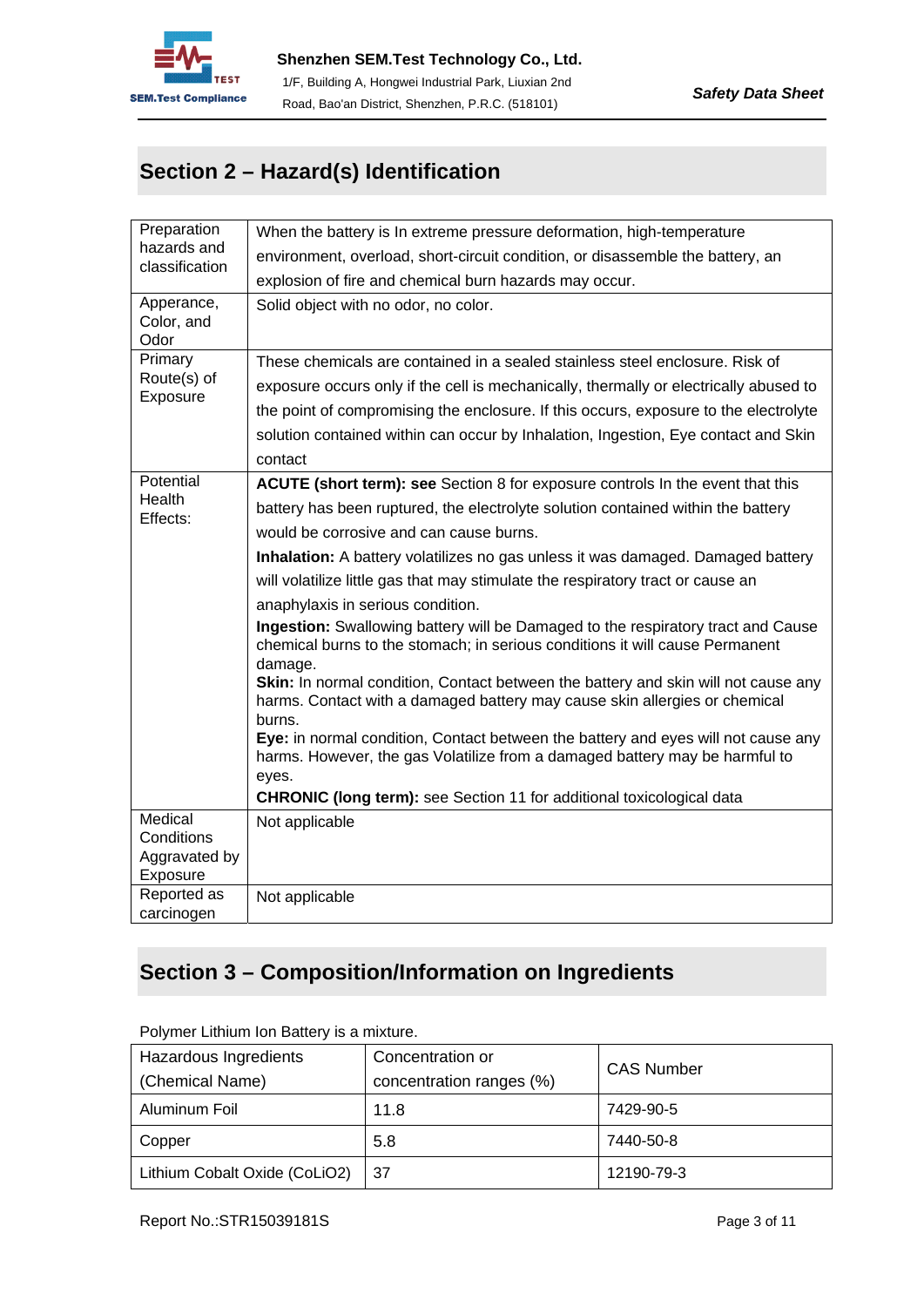

#### **Shenzhen SEM.Test Technology Co., Ltd.**

1/F, Building A, Hongwei Industrial Park, Liuxian 2nd Road, Bao'an District, Shenzhen, P.R.C. (518101)

*Safety Data Sheet* 

| 1,1-Difluoroethylene polymer           | 1.5 | 24937-79-9    |
|----------------------------------------|-----|---------------|
| Carbon balck                           | 3.6 | 1333-86-4     |
| Phosphate(1-), hexafluoro-,<br>lithium | 2.8 | 21324-40-3    |
| Polypropylene                          | 2.5 | 9003-07-0     |
| Sodium carboxymethyl<br>cellulose      | 1   | 9004-32-4     |
| Styrene/butadiene copolymer            | 1   | 9003-55-8     |
| Diethyl carbonate                      | 5   | 105-58-8      |
| Ethylene carbonate                     | 5   | $96 - 49 - 1$ |
| Carbonate, methyl ethyl                | 5   | 623-53-0      |
| Graphite                               | 18  | 7782-42-5     |

Note: CAS number is Chemical Abstract Service Registry Number.

N/A=Not apply.

## **Section 4 – First-aid Measures**

| <b>Inhalation</b>   | If contents of an opened battery are inhaled, remove source of contamination or         |  |  |
|---------------------|-----------------------------------------------------------------------------------------|--|--|
|                     | move victim to fresh air. Obtain medical advice.                                        |  |  |
| <b>Skin contact</b> | If skin contact with contents of an open battery occurs, as quickly as possible         |  |  |
|                     | remove contaminated clothing, shoes and leather goods. Immediately flush with           |  |  |
|                     | lukewarm, gently flowing water for at least 30 minutes. If irritation or pain persists, |  |  |
|                     | seek medical attention. Completely decontaminate clothing, shoes and leather            |  |  |
|                     | goods before reuse or discard.                                                          |  |  |
| Eye contact         | If eye contact with contents of an open battery occurs, immediately flush the           |  |  |
|                     | contaminated eye(s) with lukewarm, gently flowing water for at least 30 minutes         |  |  |
|                     | while holding the eyelids open. Neutral saline solution may be used as soon as it is    |  |  |
|                     | available. If necessary, continue flushing during transport to emergency care           |  |  |
|                     | facility. Take care not to rinse contaminated water into the unaffected eye or onto     |  |  |
|                     | face. Quickly transport victim to an emergency care facility.                           |  |  |
| Ingestion           | If ingestion of contents of an open battery occurs, never give anything by mouth if     |  |  |
|                     | victim is rapidly losing consciousness, or is unconscious or convulsing. Have victim    |  |  |
|                     | rinse mouth thoroughly with water. DO NOT INDUCE VOMITING. Have victim                  |  |  |
|                     | drink 60 to 240 mL (2-8 oz.) of water. If vomiting occurs naturally, have victim lean   |  |  |
|                     | forward to reduce risk of aspiration. Have victim rinse mouth with water again.         |  |  |
|                     | Quickly transport victim to an emergency care facility.                                 |  |  |

## **Section 5 – Fire-fighting Measures**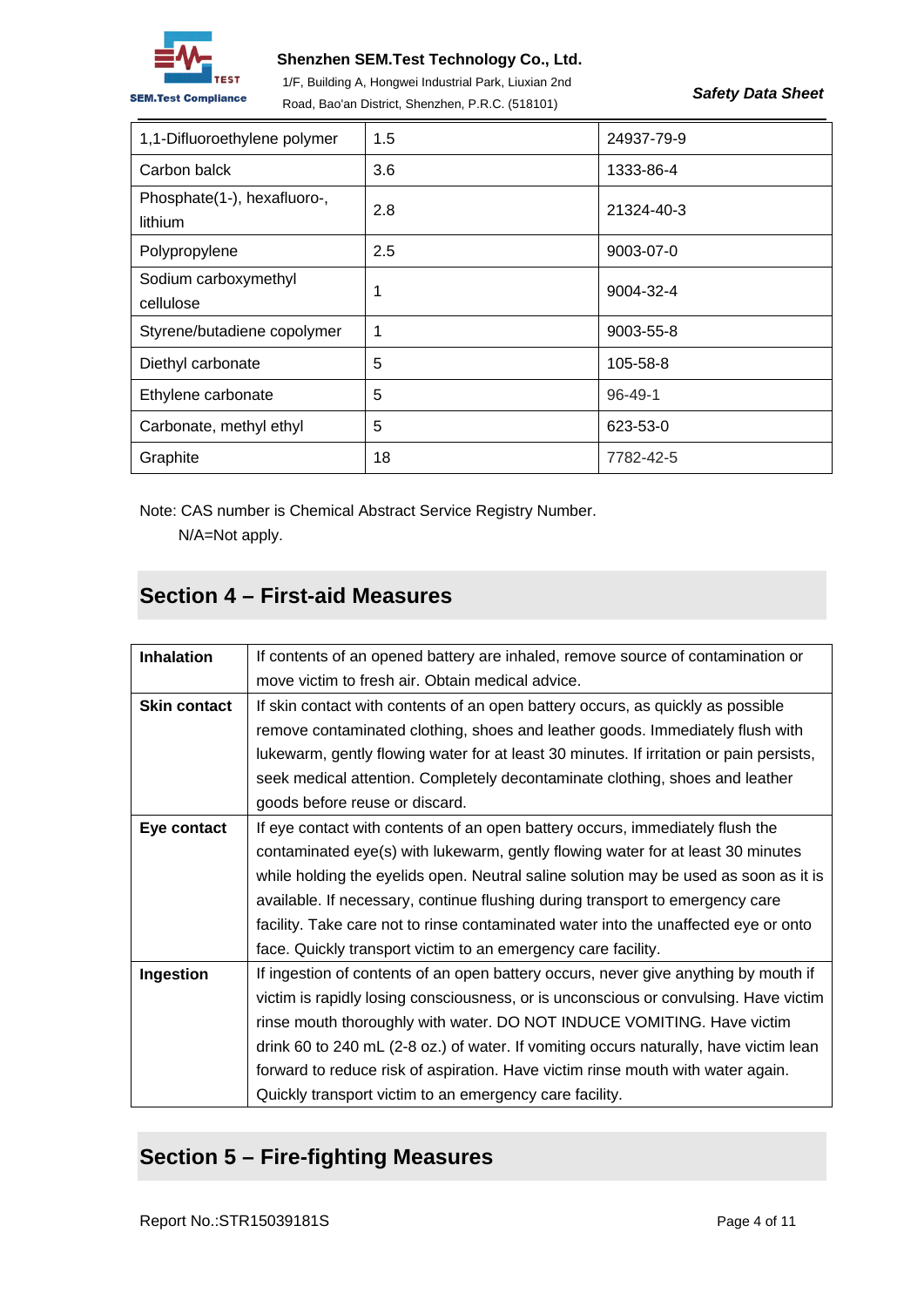

| Flammable        | In the event that this battery has been ruptured, the electrolyte solution contain  |
|------------------|-------------------------------------------------------------------------------------|
| Properties       | within the battery would be flammable. Like any sealed container, battery cells may |
|                  | rupture when exposed to excessive heat; this could result in the release of         |
|                  | flammable or corrosive materials.                                                   |
| Suitable         |                                                                                     |
| extinguishing    | Use extinguishing media suitable for the materials that are burning.                |
| Media            |                                                                                     |
| Unsuitable       |                                                                                     |
| extinguishing    | Not available                                                                       |
| Media            |                                                                                     |
| Explosion        | Sensitivity to Mechanical Impact: This may result in rupture in extreme cases       |
| Data             | Sensitivity to Static Discharge: Not Applicable                                     |
| Specific         | Fires involving Polymer Lithium Ion Battery an be controlled with water. When       |
| Hazards          | water is used, however, hydrogen gas may evolve. In a confined space, hydrogen      |
| arising from     | gas can form an explosive mixture. In this situation, smothering agents are         |
| the chemical     | recommended to extinguish the fire                                                  |
| Protective       | As for any fire, evacuate the area and fight the fire from a safe distance. Wear a  |
| Equipment        | pressure-demand, self-contained breathing apparatus and full protective gear.       |
| and              |                                                                                     |
| precautions      | Fight fire from a protected location or a safe distance. Use NIOSH/MSHA approved    |
| for firefighters | full-face self-contained breathing apparatus (SCBA) with full protective gear.      |
| <b>NFPA</b>      | Health: 0 Flammability: 0 Instability: 0                                            |

# **Section 6 – Accidental Release Measures**

| Personal Precautions, protective equipment, and | Restrict access to area until completion of         |
|-------------------------------------------------|-----------------------------------------------------|
| emergency procedures                            | clean-up. Do not touch the spilled material. Wear   |
|                                                 | adequate personal protective equipment as           |
|                                                 | indicated in Section 8.                             |
| <b>Environmental Precautions</b>                | Prevent material from contaminating soil and        |
|                                                 | from entering sewers or waterways.                  |
| Methods and materials for Containment           | Stop the leak if safe to do so. Contain the spilled |
|                                                 | liquid with dry sand or earth. Clean up spills      |
|                                                 | immediately.                                        |
| Methods and materials for cleaning up           | Absorb spilled material with an inert absorbent     |
|                                                 | (dry sand or earth). Scoop contaminated             |
|                                                 | absorbent into an acceptable waste container.       |
|                                                 | Collect all contaminated absorbent and dispose      |
|                                                 | of according to directions in Section 13. Scrub     |
|                                                 | the area with detergent and water; collect all      |
|                                                 | contaminated wash water for proper disposal.        |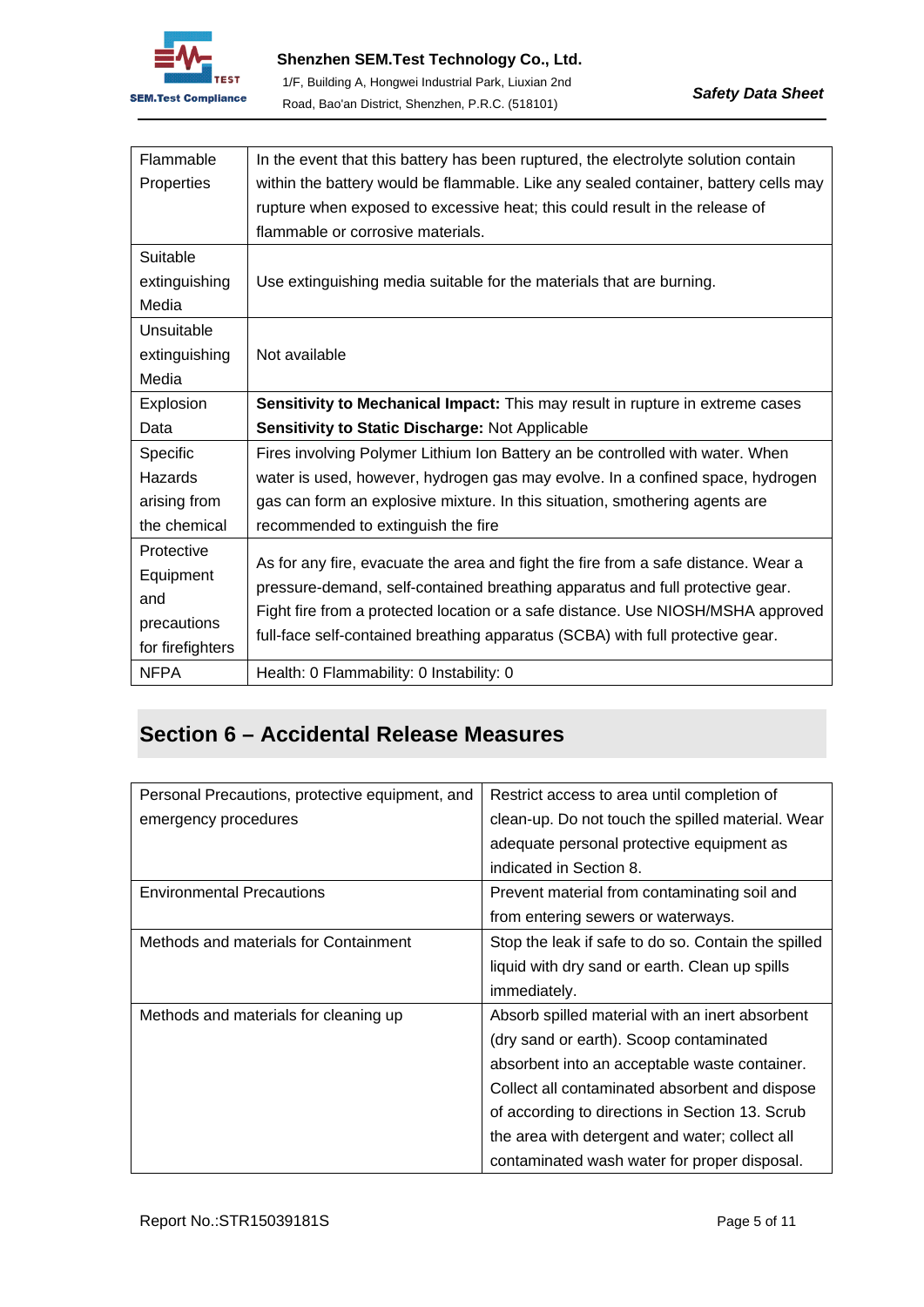

## **Section 7 – Handling and Storage**

| Handling | Do not dismantle, open or shred secondary<br>Polymer Lithium Ion Battery;                                                                                                                 |
|----------|-------------------------------------------------------------------------------------------------------------------------------------------------------------------------------------------|
|          | Don't handling Polymer Lithium Ion Battery with<br>metalwork. Do not open, dissemble, crush or<br>burn battery. Ensure good ventilation/<br>exhaustion at the workplace.                  |
|          | Prevent formation of dust.                                                                                                                                                                |
|          | Information about protection against explosions<br>and fires: Keep ignition sources away- Do not<br>smoke.                                                                                |
| Storage  | If the Polymer Lithium Ion Battery is subject to<br>storage for such a long term as more than 3<br>months, it is recommended to recharge the<br>Polymer Lithium Ion Battery periodically. |
|          | 3 months: -10℃~+40℃, 45 to 85%RH                                                                                                                                                          |
|          | And recommended at $0^{\circ}$ $\sim$ +35 $^{\circ}$ for long period<br>storage.                                                                                                          |
|          | The capacity recovery rate in the delivery state<br>(50% capacity of fully charged) after storage is<br>assumed to be 80% or more.                                                        |
|          | The voltage for a long time storage shall be<br>3.7V~4.2V range.                                                                                                                          |
|          | Do not storage Polymer Lithium Ion Battery<br>haphazardly in a box or drawer where they may<br>short-circuit each other or be short-circuited by<br>other metal objects.                  |
|          | Keep out of reach of children.                                                                                                                                                            |
|          | Do not expose Polymer Lithium Ion Battery to<br>heat or fire. Avoid storage in direct sunlight.                                                                                           |
|          | Do not store together with oxidizing and acidic<br>materials.                                                                                                                             |

# **Section 8 – Exposure Controls and Personal Protection**

| <b>Engineering Controls</b>   | Use local exhaust ventilation or other             |
|-------------------------------|----------------------------------------------------|
|                               | engineering controls to control sources of dust,   |
|                               | mist, fumes and vapor.                             |
|                               | Keep away from heat and open flame. Store in a     |
|                               | cool, dry place.                                   |
| Personal Protective Equipment | <b>Respiratory Protection: Not necessary under</b> |
|                               | normal conditions.                                 |
|                               | <b>Skin and body Protection: Not necessary</b>     |
|                               | under normal conditions, Wear neoprene or          |
|                               | nitrile rubber gloves if handling an open or       |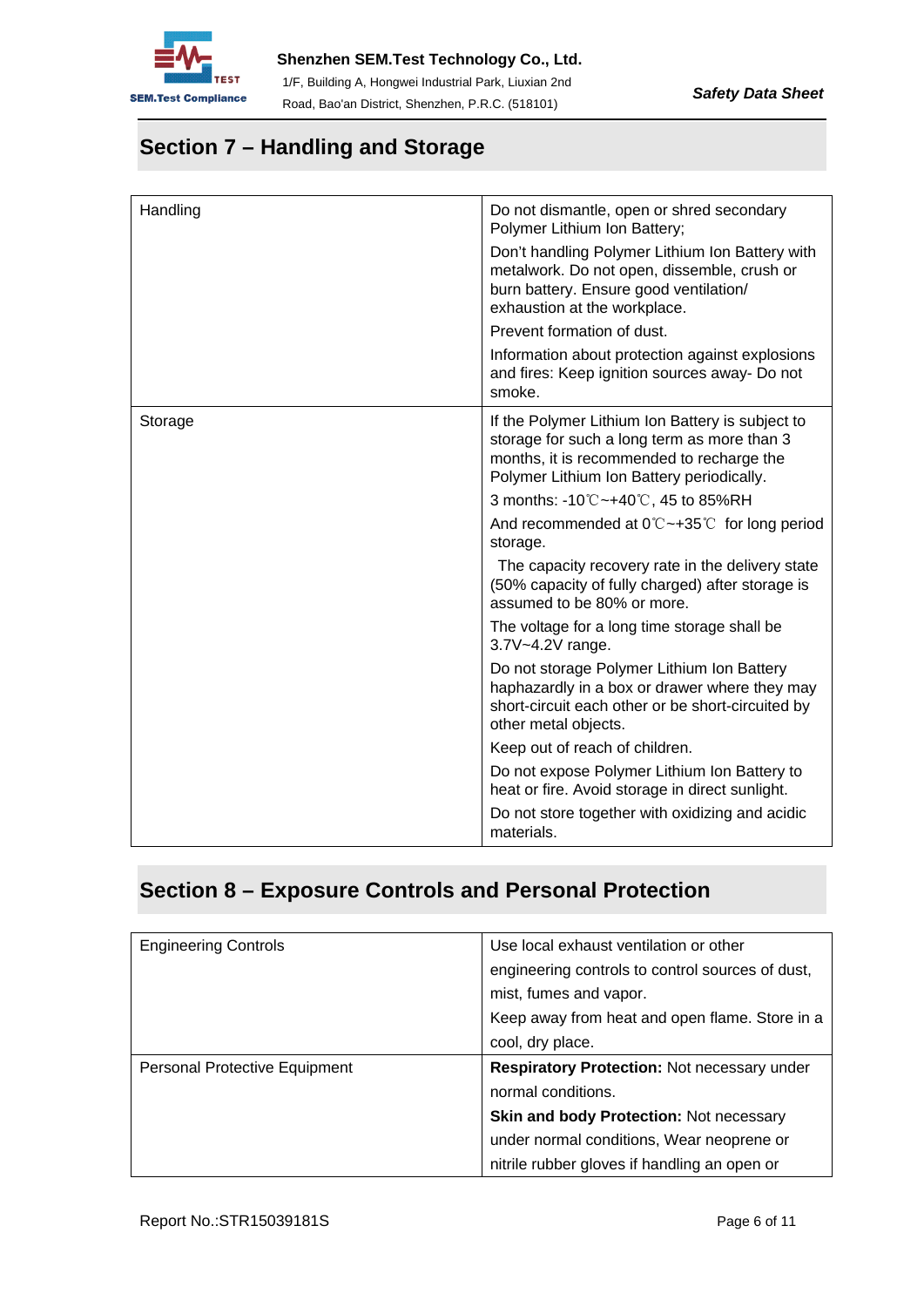

.

#### **Shenzhen SEM.Test Technology Co., Ltd.**

1/F, Building A, Hongwei Industrial Park, Liuxian 2nd Road, Bao'an District, Shenzhen, P.R.C. (518101)

|                                   | leaking battery.                               |
|-----------------------------------|------------------------------------------------|
|                                   | Hand protection: Wear neoprene or natural      |
|                                   | rubber material gloves if handling an open or  |
|                                   | leaking battery.                               |
|                                   | Eye Protection: Not necessary under normal     |
|                                   | conditions, Wear safety glasses if handling an |
|                                   | open or leaking battery.                       |
| <b>Other Protective Equipment</b> | Have a safety shower and eye wash fountain     |
|                                   | readily available in the immediate work area.  |
| <b>Hygiene Measures</b>           | Do not eat, drink, or smoke in work area.      |
|                                   | Maintain good housekeeping.                    |

## **Section 9 - Physical and Chemical Properties**

|                          | Form: Solid                                      |                 |
|--------------------------|--------------------------------------------------|-----------------|
| Physical<br><b>State</b> | Color: Silver                                    |                 |
|                          | Odour: Monotony                                  |                 |
| Change in condition:     |                                                  |                 |
|                          | pH, with indication of the concentration         | Not applicable  |
|                          | Melting point/freezing point                     | Not available.  |
| range:                   | Boiling Point, initial boiling point and Boiling | Not available.  |
| <b>Flash Point</b>       |                                                  | Not available.  |
|                          | Upper/lower flammability or explosive limits     | Not available.  |
| Vapor Pressure:          |                                                  | Not applicable  |
|                          | Vapor Density: $(Air = 1)$                       | Not applicable  |
| Density/relative density |                                                  | Not available.  |
| Solubility in Water:     |                                                  | Insoluble       |
|                          | n-octanol/water partition coefficient            | Not available.  |
|                          | Auto-ignition temperature                        | $130^{\circ}$ C |
|                          | Decomposition temperature                        | Not available.  |
| Odout threshold          |                                                  | Not available.  |
| Evaporation rate         |                                                  | Not available.  |
| Flammability (soil, gas) |                                                  | Not available.  |
| Viscosity                |                                                  | Not applicable  |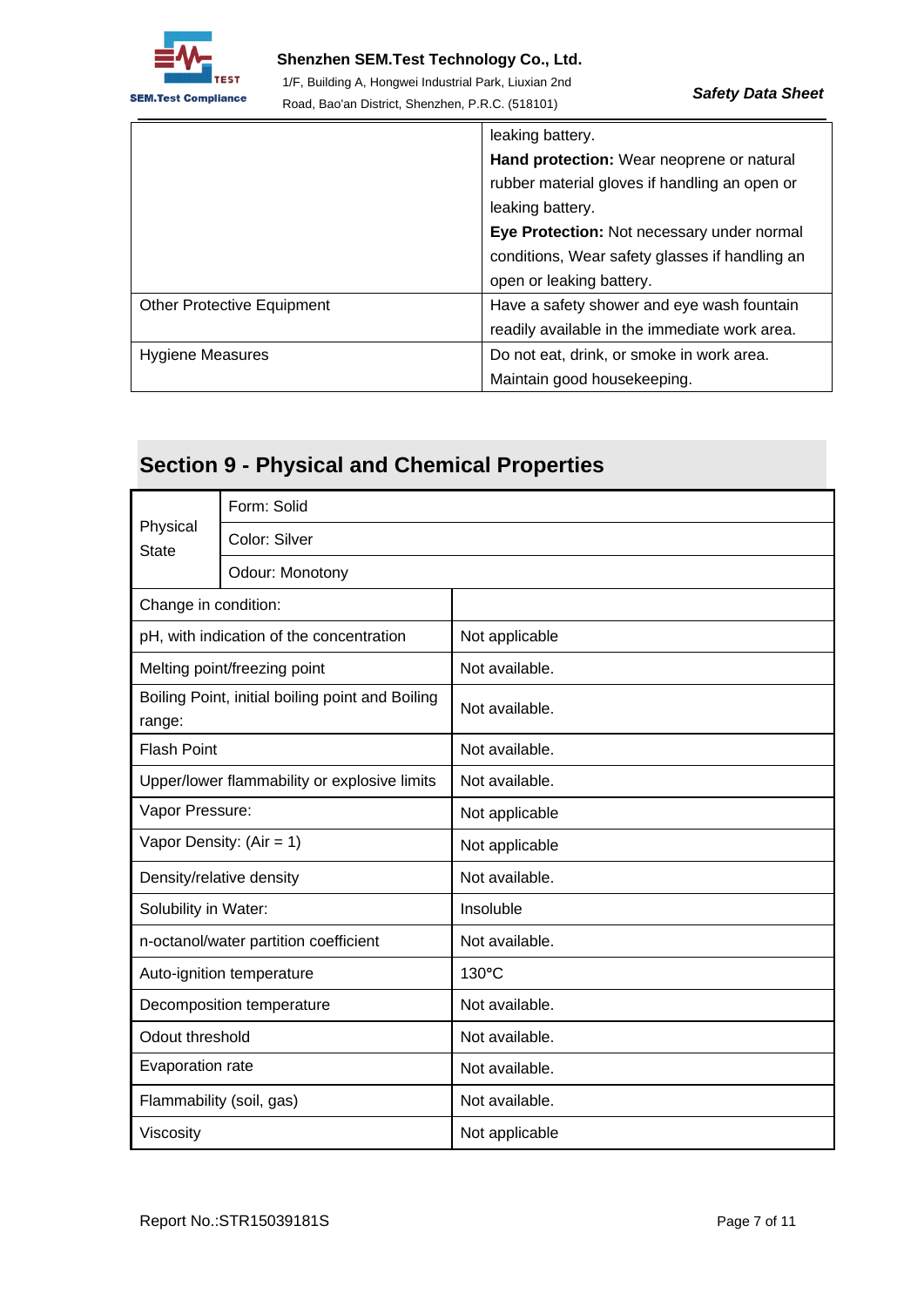

### **Section 10 - Stability and Reactivity**

| Stability                                                          | The product is stable under normal conditions.                                                                                                                                                                                                                                     |  |  |
|--------------------------------------------------------------------|------------------------------------------------------------------------------------------------------------------------------------------------------------------------------------------------------------------------------------------------------------------------------------|--|--|
| Conditions to Avoid (e.g. static discharge, shock<br>or vibration) | Do not subject Polymer Lithium Ion Battery to<br>mechanical shock.<br>Vibration encoutered during transportation does<br>not cause leakage, fire or explosion.<br>Do not disassemble, crush, short or install with<br>incorrect polarity. Avoid mechanical or electrical<br>abuse. |  |  |
| Incompatible Materials                                             | Not Available                                                                                                                                                                                                                                                                      |  |  |
| <b>Hazardous Decomposition Products</b>                            | This material may release toxic fumes if burned<br>or exposed to fire                                                                                                                                                                                                              |  |  |
| Possibility of Hazardous Reaction                                  | Not Available                                                                                                                                                                                                                                                                      |  |  |

## **Section 11 - Toxicological Information**

| Irritation                                   | Risk of irritation occurs only if the cell is        |  |
|----------------------------------------------|------------------------------------------------------|--|
|                                              | mechanically, thermally or electrically abused to    |  |
|                                              | the point of compromising the enclosure. If this     |  |
|                                              | occurs, irritation to the skin, eyes and respiratory |  |
|                                              | tract may occur.                                     |  |
| Sensitization                                | Not Available                                        |  |
| <b>Neurological Effects</b>                  | Not Available                                        |  |
| Teratoaenicity                               | Not Available                                        |  |
| <b>Reproductive Toxicity</b>                 | Not Available                                        |  |
| Mutagenicity (Genetic Effects)               | Not Available                                        |  |
| <b>Toxicologically Synergistic Materials</b> | Not Available                                        |  |

## **Section 12 - Ecological Information**

| Water hazard class 1(Self-assessment): slightly    |  |
|----------------------------------------------------|--|
| hazardous for water.                               |  |
| Do not allow undiluted product or large quantities |  |
| of it to reach ground water, water course or       |  |
| sewage system.                                     |  |
| Not Available                                      |  |
|                                                    |  |
|                                                    |  |
| Not Available                                      |  |
|                                                    |  |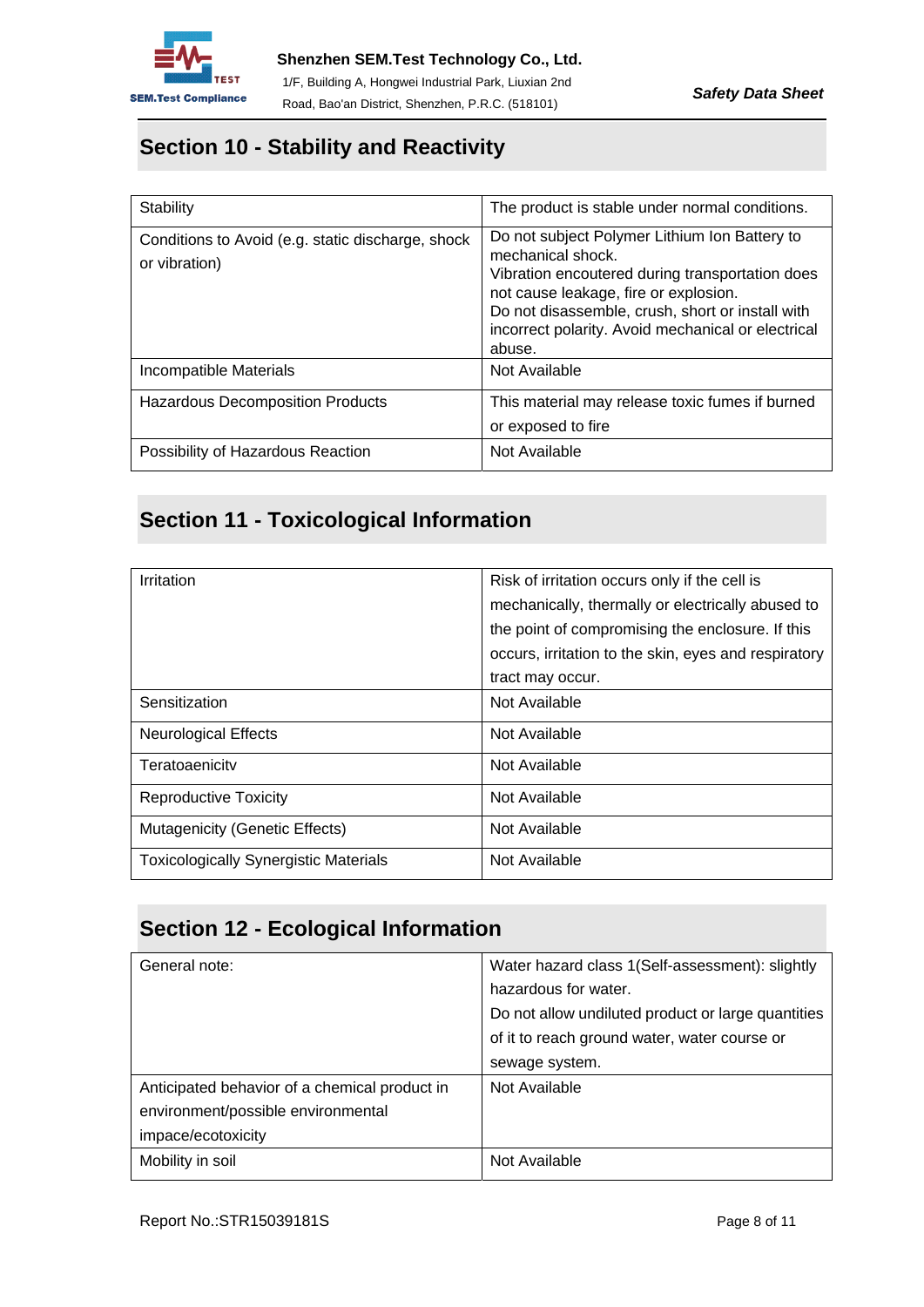

#### **Shenzhen SEM.Test Technology Co., Ltd.**

1/F, Building A, Hongwei Industrial Park, Liuxian 2nd Road, Bao'an District, Shenzhen, P.R.C. (518101)

*Safety Data Sheet* 

| Persistence and Degradability | Not Available |
|-------------------------------|---------------|
| Bioaccumulation potential     | Not Available |
| <b>Other Adverse Effects</b>  | Not Available |

### **Section 13 – Disposal Considerations**

Product disposal recommendation: Observe local, state and federal laws and regulations. Packaging disposal recommendation: Be aware discarded batteries may cause fire, tape the battery terminals to insulate them. Don't disassembly the battery. Completely discharge containers (no tear drops, no powder rest, scraped carefully). Containers may be recycled or re-used. Observe local, state and federal laws and regulations.

 The potential effects on the environment and human health of the substances used in batteries and accumulators; the desirability of not disposing of waste batteries and accumulators as unsorted municipal waste and of participating in their separate collection so as to facilitate treatment and recycling;

### **Section 14 – Transport Information**

This report applies to by sea, by air and by land;

Polymer Polymer Lithium Ion Battery complies with the UN Recommendations on the Transport of Dangerous Goods; IATA Dangerous Goods regulations, and applicable U.S. DOT regulations for the safe transport of Polymer Polymer Lithium Ion Battery. Batteries containing these cells should be transported as Class 9 hazardous material, except for those battery types declared to be exempt (contact Concorde for a current listing of exempt batteries) and/or The Polymer Polymer Lithium Ion Battery (model: 501230) tested according to the requirements of the UN manual of tests and Criteria, Part III, subsection 38.3:

 If the lithium ion or lithium polymer cells with a Watt-hour rating not exceeding 20Wh and the lithium ion or lithium polymer batteries with a Watt-hour rating not exceeding 100Wh, The lithium ion or lithium polymer cells and batteries according to Section II/Section IB of PACKING INSTRUCTION 965, or Section II of PACKING INSTRUCTION 966~967 of the Dangerous Goods regulations 56th Edition may be transported.

If the lithium ion or lithium polymer cells with a Watt-hour rating in excess of 20Wh and the lithium ion or lithium polymer batteries with a Watt-hour rating in excess of 100Wh that have been determined to meet the criteria for assignment to Class 9, The lithium ion or lithium polymer cells and batteries according to Section IA of PACKING INSTRUCTION 965, or Section I of PACKING INSTRUCTION 966~967 of the Dangerous Goods regulations 56th Edition may be transported.

The packaging shall be adequate to avoid mechanical damage during transport, handling and stacking. The materials and pack design shall be chosen so as to prevent the development of unintentional electrical conduction, corrosion of the terminals and ingress of moisture.

Meets requirements of DOT Special Provision 188 to be transported as non-dangerous goods (Prior to the deadline set by HM 224F, February 6, 2015)

Meets the requirements of 49CFR173.185 to be transported as non-dangerous goods for road,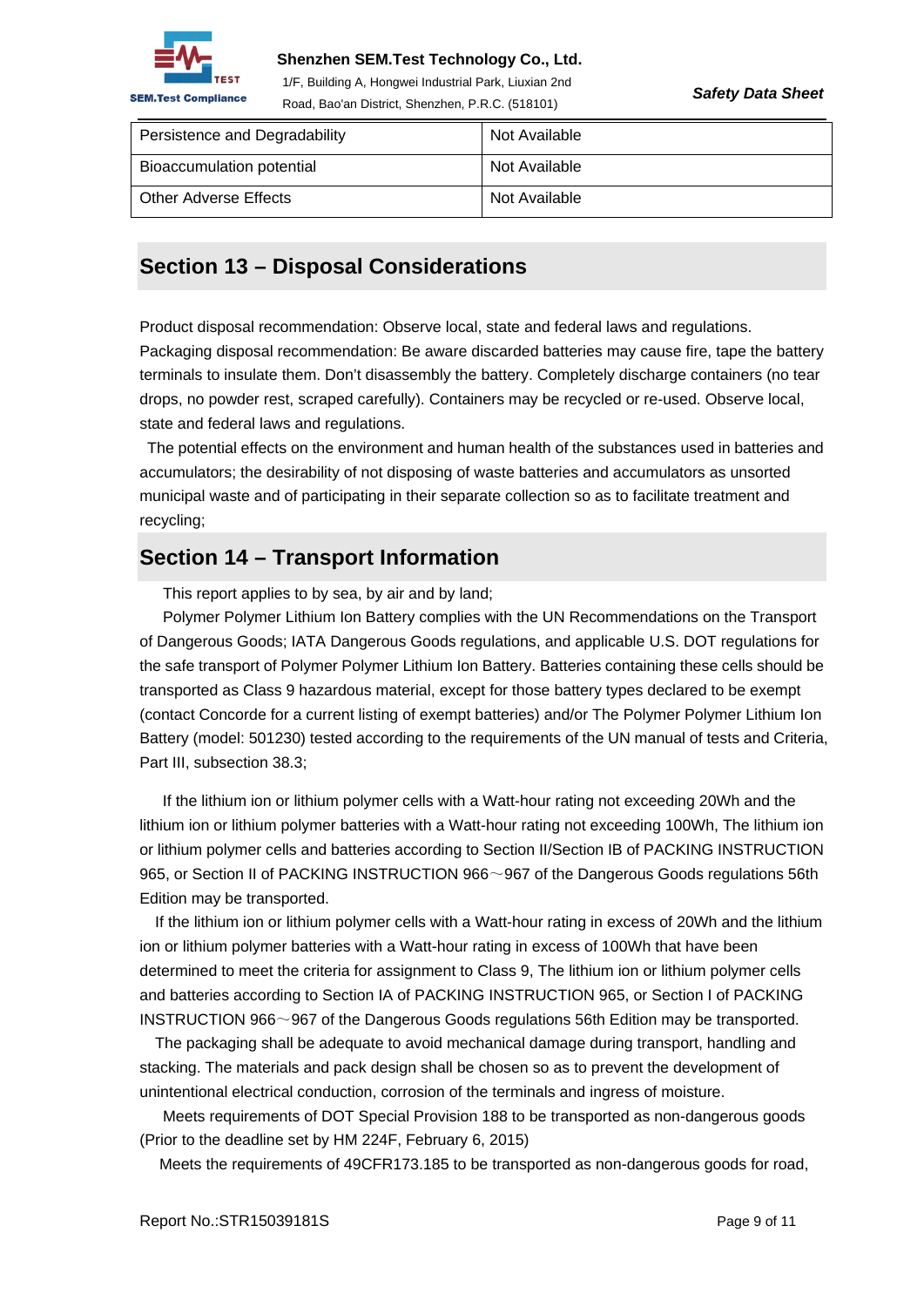

rail, air, and vessel (Effective August 6, 2014 per HM224F)

Meets the requirements of TDG special provision 34 to be transported as non-dangerous goods.

 The package must be handled with care and that a flammability hazard exists if the package is damaged;

Each package must be labeled with a Polymer Lithium Ion Battery handling label or in addition to the Class 9 hazard label.

The following information is provided for domestic and international transport.

| <b>DOT regulations:</b>                     |                                                                                                                                   |                         |
|---------------------------------------------|-----------------------------------------------------------------------------------------------------------------------------------|-------------------------|
| UN Classification (Transport Hazard class): | <b>Class 9-Micellaneous</b><br>Dangerous Goods;                                                                                   |                         |
| UN number:                                  | 3480 or 3481                                                                                                                      |                         |
| Packing group:                              | $\mathbf{II}$                                                                                                                     |                         |
| UN Proper shipping name(technical name):    | Lithium ion batteries or<br>Lithium ion batteries<br>contained in equipment                                                       | $\overline{\mathbf{a}}$ |
|                                             | or Lithium ion batteries<br>packed with equipment;                                                                                | Class 9 Label           |
| Marine pollutant(Y/N)                       | N                                                                                                                                 |                         |
| Label:                                      | 9                                                                                                                                 |                         |
| Land transport ADR/RID (cross-broder):      |                                                                                                                                   |                         |
| ADR/RID class:                              | <b>Class 9-Micellaneous</b><br>Dangerous Goods and<br>articles                                                                    |                         |
| Danger code(Kemler):                        | 9                                                                                                                                 |                         |
| UN-Number:                                  | 3480 or 3481                                                                                                                      |                         |
| Packaging group:                            | $\mathbf{II}$                                                                                                                     |                         |
| Marine pollutant(Y/N):                      | N                                                                                                                                 |                         |
| Label:                                      | 9                                                                                                                                 | 9                       |
| Description of goods:                       | Lithium ion batteries or<br>Lithium ion batteries<br>contained in equipment<br>or Lithium ion batteries<br>packed with equipment; | Class 9 Label           |
| Sea transport IMDG:                         |                                                                                                                                   |                         |
| <b>IMDG Class:</b>                          | 9-Micellaneous<br>Class<br>Dangerous Goods;                                                                                       |                         |
| <b>UN Number:</b>                           | 3480 or 3481                                                                                                                      |                         |
| Label:                                      | 9                                                                                                                                 | $\overline{\mathbf{a}}$ |
| Packaging group:                            | $\mathop{\textstyle\prod}$                                                                                                        | Class 9 Label           |
| <b>EMS Number:</b>                          | F-A, S-I                                                                                                                          |                         |
| Marine pollutant(Y/N):                      | Y                                                                                                                                 |                         |